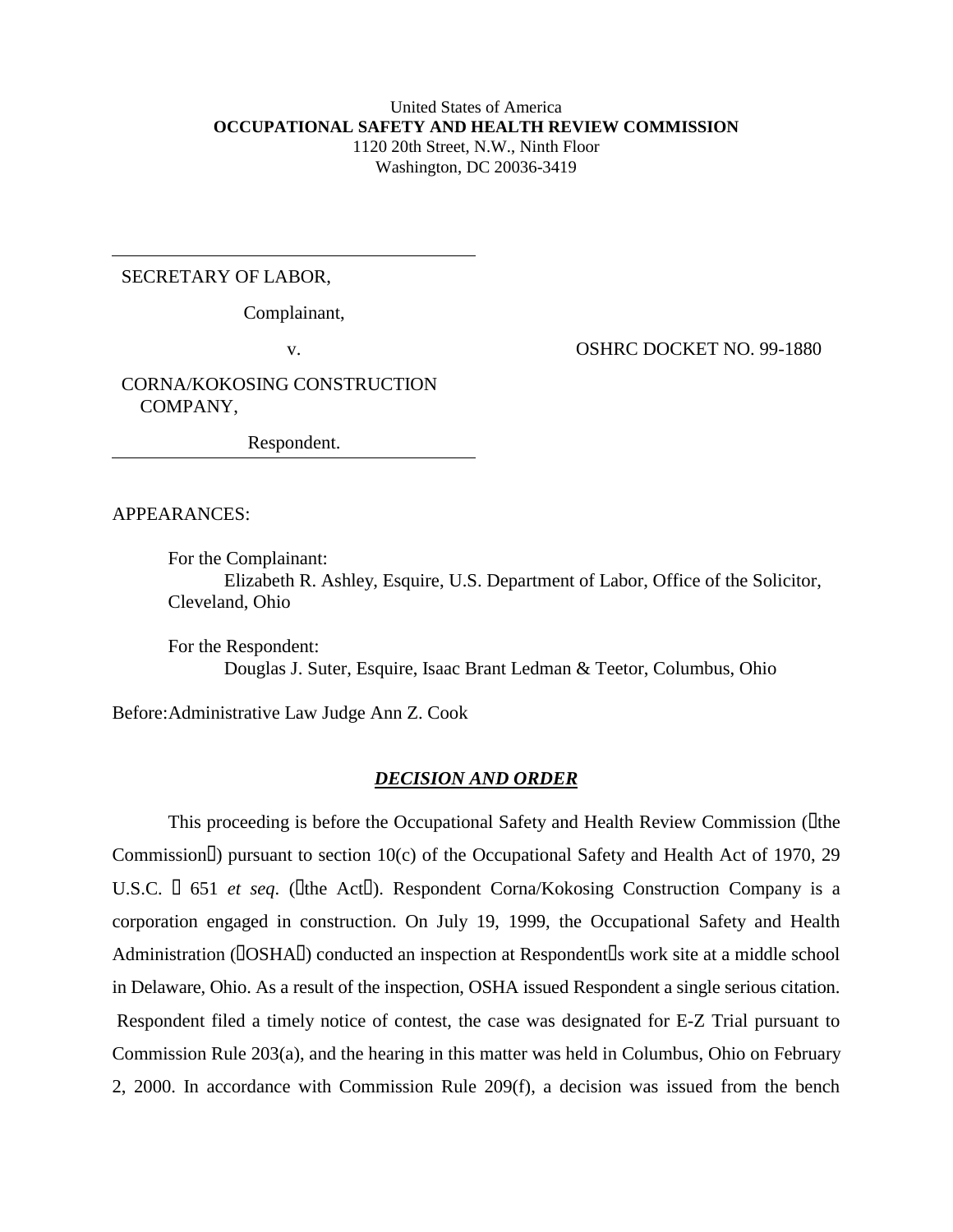affirming the citation as a serious violation and assessing a penalty in the amount of \$750.00. Findings of fact and conclusions of law as required by Commission Rule 90(a) are set forth at transcript pages 64 to 68, which are attached hereto. All findings of fact relevant and necessary to a determination of the contested issues have been made in accordance with Federal Rule of Civil Procedure 52(a). All proposed findings of fact and conclusions of law inconsistent with this decision are denied.

# *ORDER*

Serious Citation No. 1, Item No. 1, alleging a violation of 29 C.F.R.  $\Box$  1926.451(g)(1)(vii), is affirmed, and a penalty in the amount of \$750.00 is assessed.

> Ann Z. Cook Judge, OSHRC

Dated: 20 MAR 2000 Washington, D.C.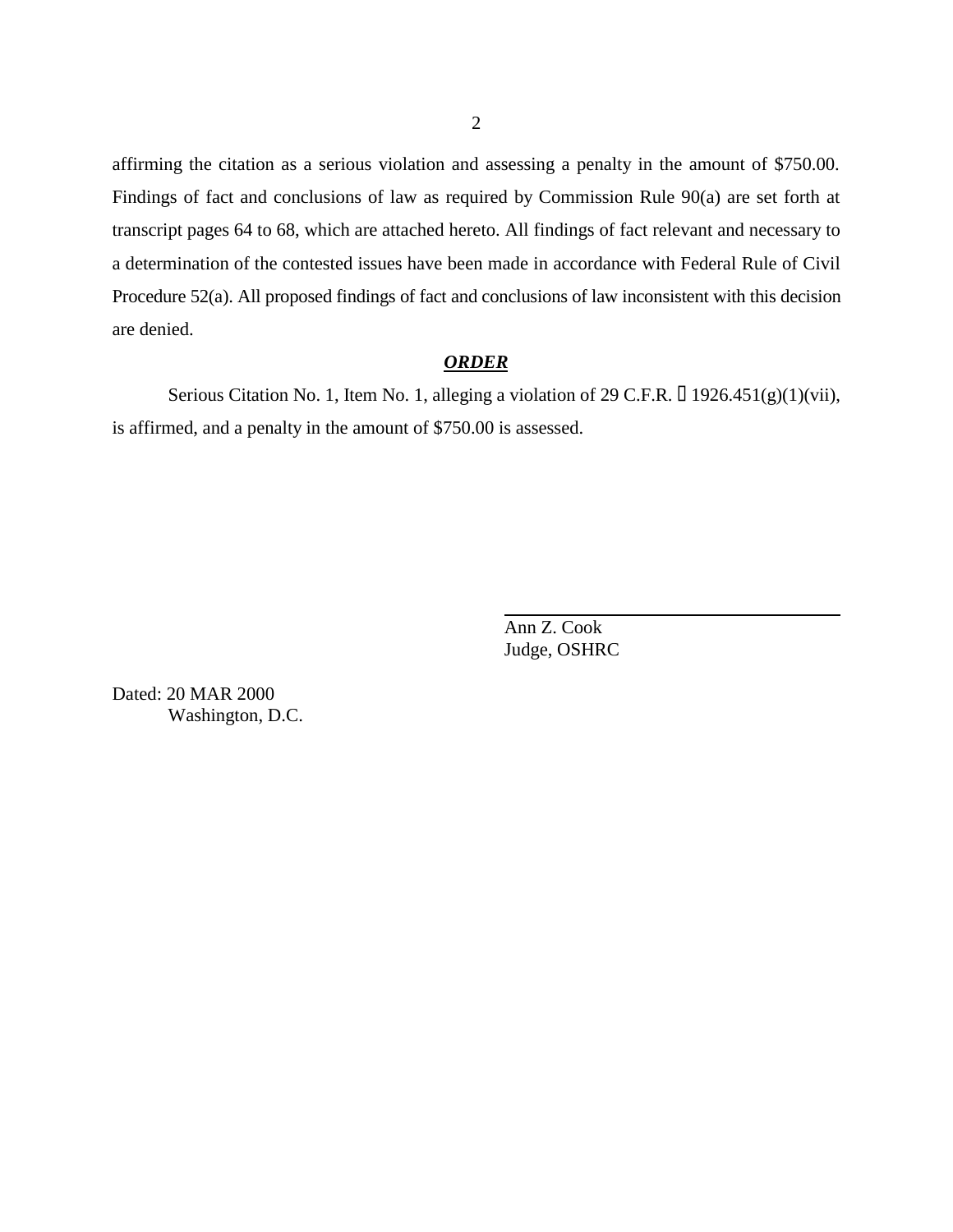# AFTERNOON SESSION

(12:35 p.m.)

˝

JUDGE COOK: On the record.

We are back on the record, and I am ready to give my oral decision in this case.

#### **DECISION**

Jurisdiction has been admitted by stipulation. So it's been established that Respondent is engaged in a business affecting commerce, and on the day of the inspection was engaged in work activity, and that the Respondent is an employer under the Act.

There's a single serious citation at issue. It arises from an OSHA inspection on September 9th, 1999, at a construction project.

It alleges that 29 C.F.R., Section .451, Subparts (g)(1)(vii) was violated. Specifically, the citation alleges: At the site on the east wall of the gymnasium, the employer did not ensure that each employee was protected by the use of a fall arrest system or closing guardrail system gates, paren, open width, five feet, paren, after material is loaded and unloaded off of a pallet from a forklift that was extended to the working platform from the ground; thereby exposing employees to a 28-feet, 2-inch fall hazard.

The cited standards provides that for all scaffolds, not otherwise specified in Paragraphs  $(g)(1)(i)$  through  $2(g)(1)(vi)$  of this section, each employee was not protected by the – each employee was not -- mh -- protected -- each employee must be protected by the use of a guardrail or personal fall arrest system.

 In order to approve the violation, the Secretary must establish the following: 1. That the cited standard applies to the work activity;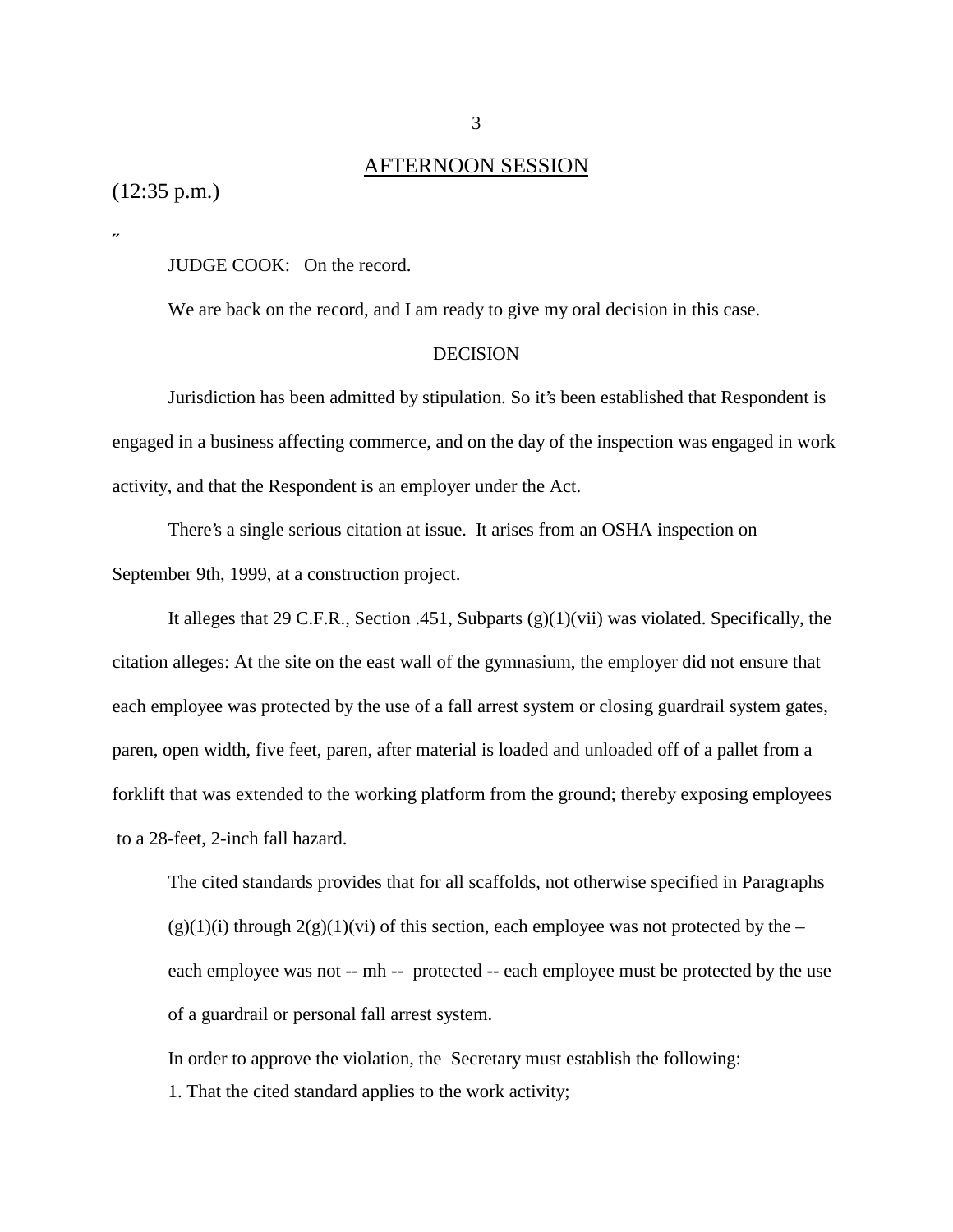- 2. That the employer failed to comply with the terms of the standard;
- 3. That the Respondent's employees had access to the hazardous condition; and,
- 4. That Respondent knew or with the exercise of reasonable diligence could have known of the violation.

The Secretary must prove the violation by a preponderance of the evidence;

that is, that the conclusion is more probably true than not, based upon the evidence.

The facts of this case are that the compliance officer came onto the work site, and during his walk-around observed two employees on a scaffold about 28 feet above the ground. The employees were unloading material which had been raised 23 from the ground by a forklift.

The compliance officer observed this activity for about 15 minutes, during which materials were unloaded and onto the scaffold two or three times. The workers were not using personal fall arrest equipment.

The scaffold had 2 five-foot gates, one of which opened to -- one of which was opened to permit the pallet to be introduced two or three feet inside the gate, where it unloaded. The pallet was approximately one-foot above the scaffold platform and was approximately three-feet by four-feet -- excuse me, three-feet wide by four-feet long.

The compliance officer and Respondent's safety manager, Mr. Szympruch, observed that once, when the pallet was removed, the gate remained opened a few seconds. The compliance officer on direct testified it was about 30 seconds; on cross-examination testified that it was about several -- it was several seconds. The gate remained open until a supervisor yelled up from the ground to close the gate and the gate was closed.

I find these to be the relevant facts, although counsel have elicited additional information regarding the feasibility of using personal fall arrest systems while unloading.

The citation is unambiguous in its language. It alleges that the violation occurred after the materials were loaded and unloaded. Also, there was no showing of any -- that any fall hazard existed so long as the pallet blocked the opening of the gate.

4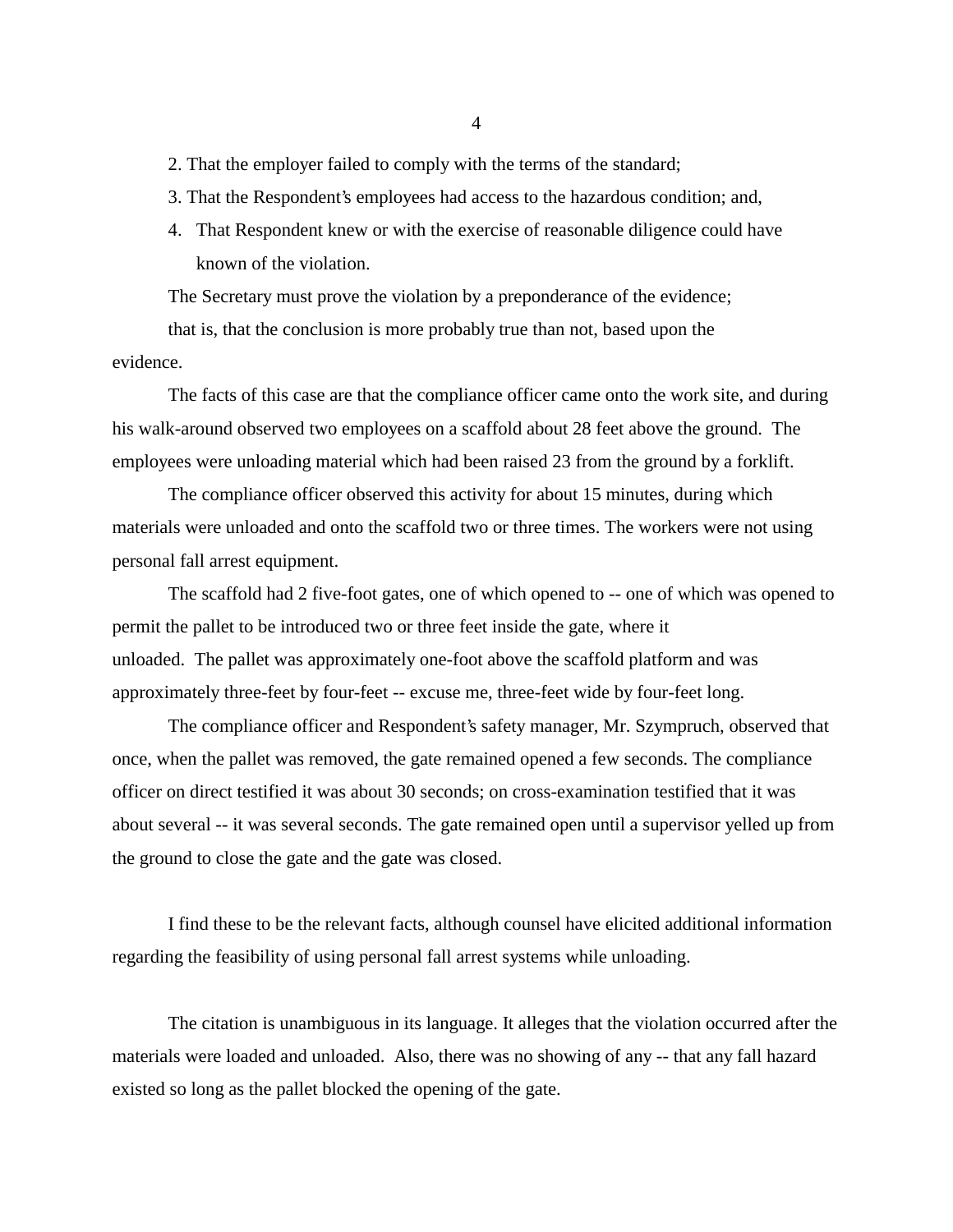Turning to the factors that are necessary to -- the

four factors which are necessary to establish -- in order to 3 establish a violation.

 First of these is that the standard is applicable. I find that it is applicable, as it applies, clearly, to all work on scaffold and provides no exception for loading or unloading.

The second element is that the employer failed to

 comply with the terms of the standard. And I find that that has been established. For a brief few seconds the employer ---the employees, the two employees, were protected neither 12 by a guardrail or a personal fall arrest system.

 The next element is exposure of the employees to the hazard, the hazard being a fall hazard. I find that that is also has been established; that the two employees were within the zone of the hazard.

 Although Mr. Szympruch testified that both employees were behind the guardrail when the pallet was removed and that they remained there until the gate was closed, had

either one of them slipped or been jostled, a fall might

have occurred. And I agree with the compliance officer that it takes only an instant to fall.

The last element is employee knowledge. And I find

 that there was -- excuse me, employer knowledge. And I find that that also has been established. Respondent's APEX Reporting (617) 426-3077